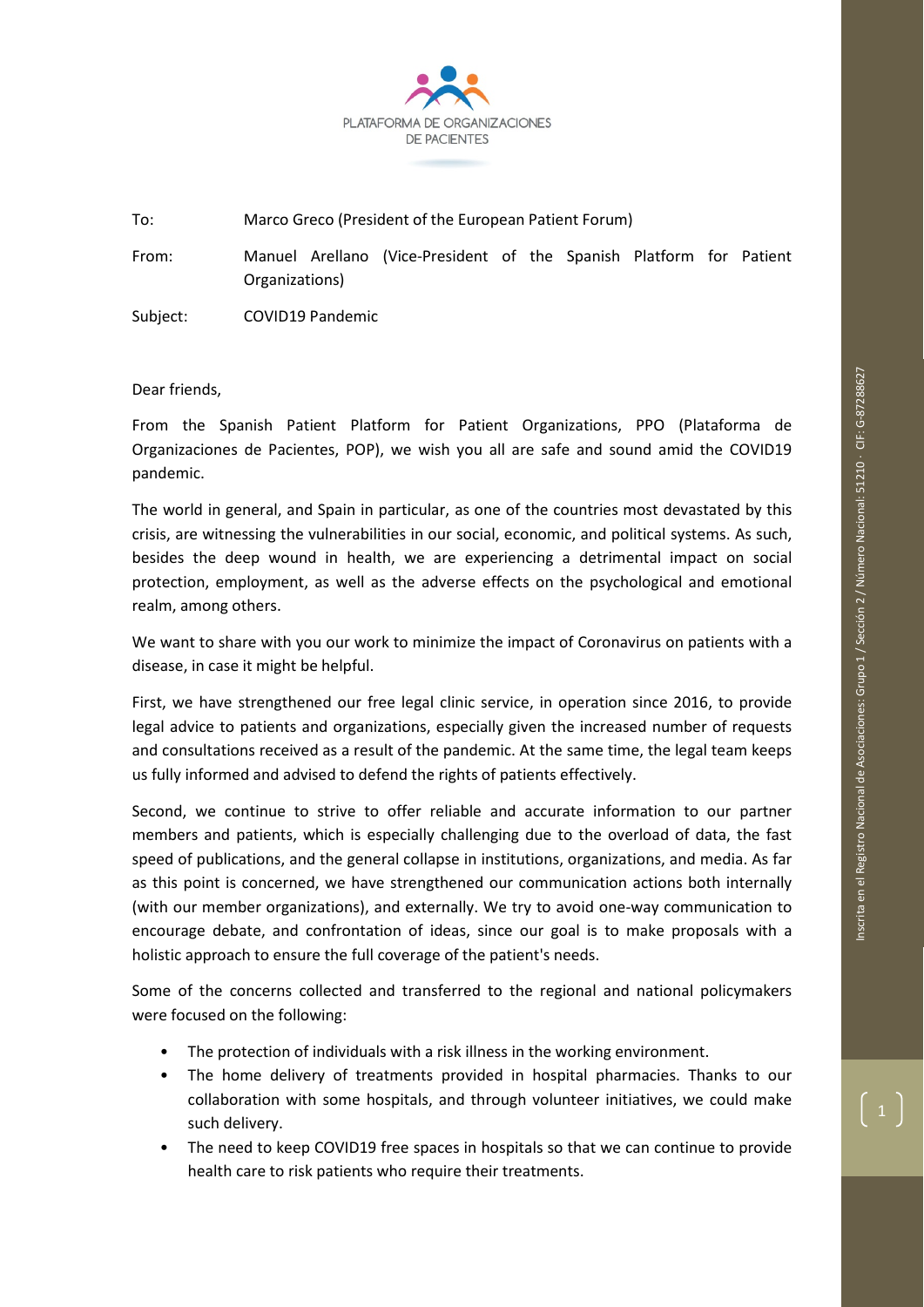

- The elimination of the necessary visas requested for some medications and food products, to avoid risks for our patients due to administrative delays.
- Specific social protection measures for individuals at risk of exclusion, such as patients with chronic diseases, regardless of their age.

Third, as a further step, we are currently working on a document that will be reinforced with the inputs from our advisory committee (made up of agents from the health and social sector), to raise the patients' needs, as well as proposals accordingly upon the completion of confinement. These measures are fundamentally focused on healthcare, social care, and labor protection.

Fourth, we are working with our partners to launch a new project to measure the impact this crisis is having on patients. We hope this initiative will help in the design of a public health strategy that guarantees the patients' safety, and meets their needs.

To conclude, we would like to thank the European Patient Forum for the work that your institution has been doing so far, and offer our support for the actions and initiatives being developed to protect European patients in this problematic situation. We are fully aware that our people need us more than ever before, and it is at these times that it is key to share information, and to work in the most cooperative and united way possible, putting in the most courage and heart.

We will be happy to provide you with further information on the issues of your interest.

Remain healthy and take care.

Best wishes,

Manuel Arellano

Vice-President of the Spanish Platform for Patients Organizations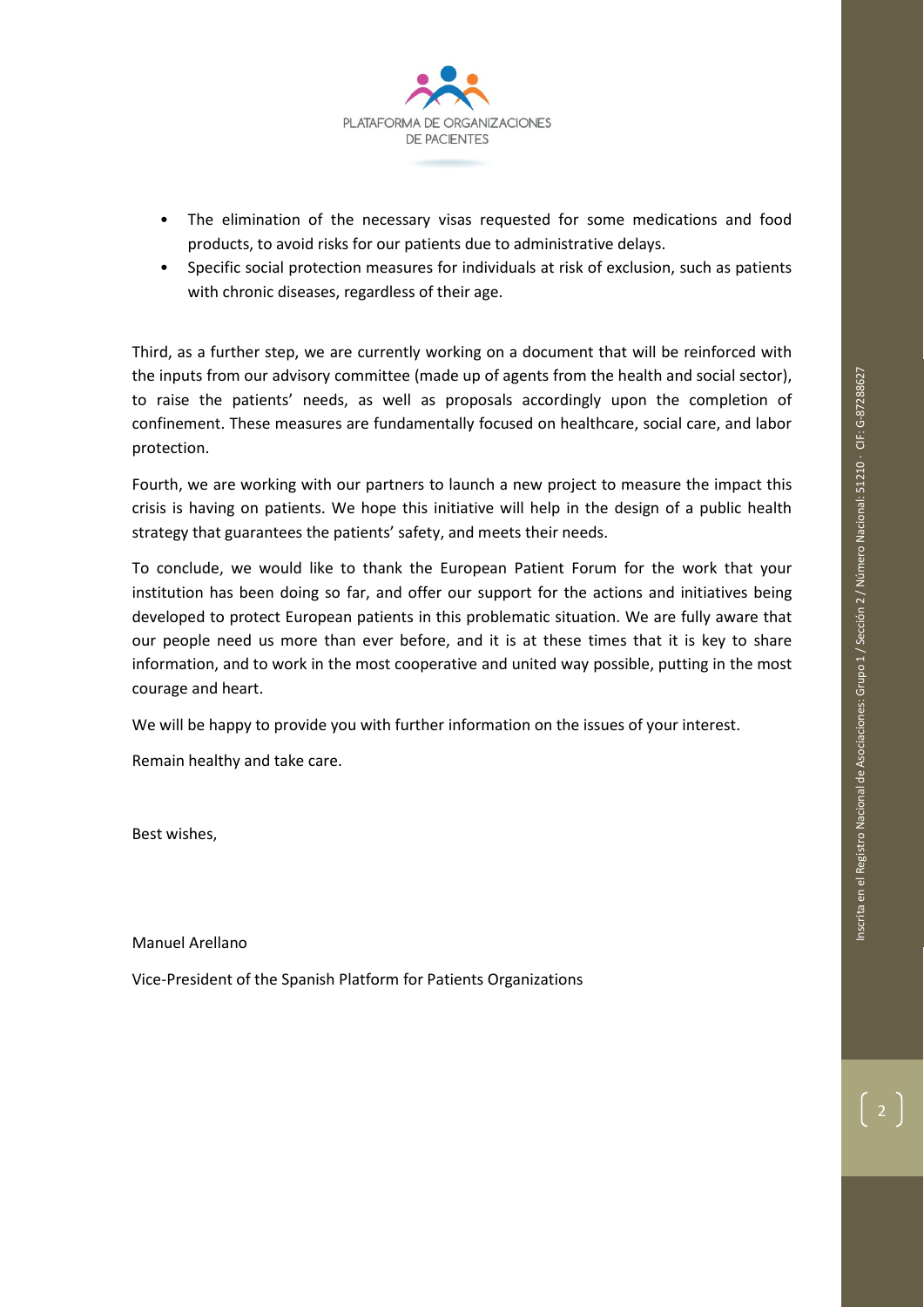

List of National member organizations of the PPO:

- Asociación Ayuda Afasia (Help Aphasia Association).
- ASPAYM, Asociación de personas con lesión medular y otras discapacidades físicas (Association of people with spinal cord damages and other physical disabilities).
- UNIMID, Asociación de personas con enfermedades crónicas inflamatorias inmunomediadas (Association of people with chronic inflammatory immune-mediated diseases).
- Asociación de Personas con Epilepsia (Association of People with Epilepsy).
- AECC, Asociación Española Contra el Cáncer (Spanish Association Against Cancer).
- AEMICE, Asociación Española de Migraña y Cefalea (Spanish Association of Migraine and Headache).
- Asociación Nacional Hipertensión Pulmonar (National Pulmonary Hypertension Association).
- Cardioalianza (Cardio-alliance)
- CEAFA, Confederación Española de Asociaciones de Familiares de Personas con Alzheimer y otras demencias (Spanish Confederation of Associations of Relatives of People with Alzheimer's and other Dementias).
- CESIDA Coordinadora estatal de VIH/Sida (State HIV/AIDS Coordinator).
- ACCU ESPAÑA, Confederación de Asociaciones de Enfermos de Crohn y Colitis Ulcerosa de España (Confederation of Associations of Crohn's Disease and Ulcerative Colitis of Spain).
- CONFESQ, Coalición Nacional de Fibromialgia, Electrohipersensiblidad Magnética, Síndrome de Fatiga Crónica, Encefalomalitis Miálgica, Sensibilidad Químida Múltiple (National Coalition of Fibromyalgia, Magnetic Electrohypersitivity, Chronic Fatigue Syndrome, Myalgic Encephalomyelitis, Multiple Chemical Sensitivity).
- DEBRA España, Asociación Piel de Mariposa (Spanish Butterfly Skin Association).
- EME ESPAÑA Federación Española para la lucha contra la Esclerosis Múltiple (Spanish Federation for the Fight against Multiple Sclerosis).
- FEASAN Federación Española de Asociaciones de Anticoagulados (Spanish Federation of Anticoagulate Associations).
- FECMA Federación Española de Cáncer de Mama (Spanish Breast Cancer Federation).
- FEDER, Federación Española de Enfermedades Raras (Spanish Federation of Rare Diseases).
- Federación Española de Fibrosis Quística (Spanish Federation of Cystic Fibrosis).
- FEDEHEMO, Federación Española de Hemofilia (Spanish Federation of Hemophilia).
- Federación Española de Ictus (Spanish Stroke Federation).
- Federación Española de Trasplantados de Corazón (Spanish Federation of Heart Transplant Patients).